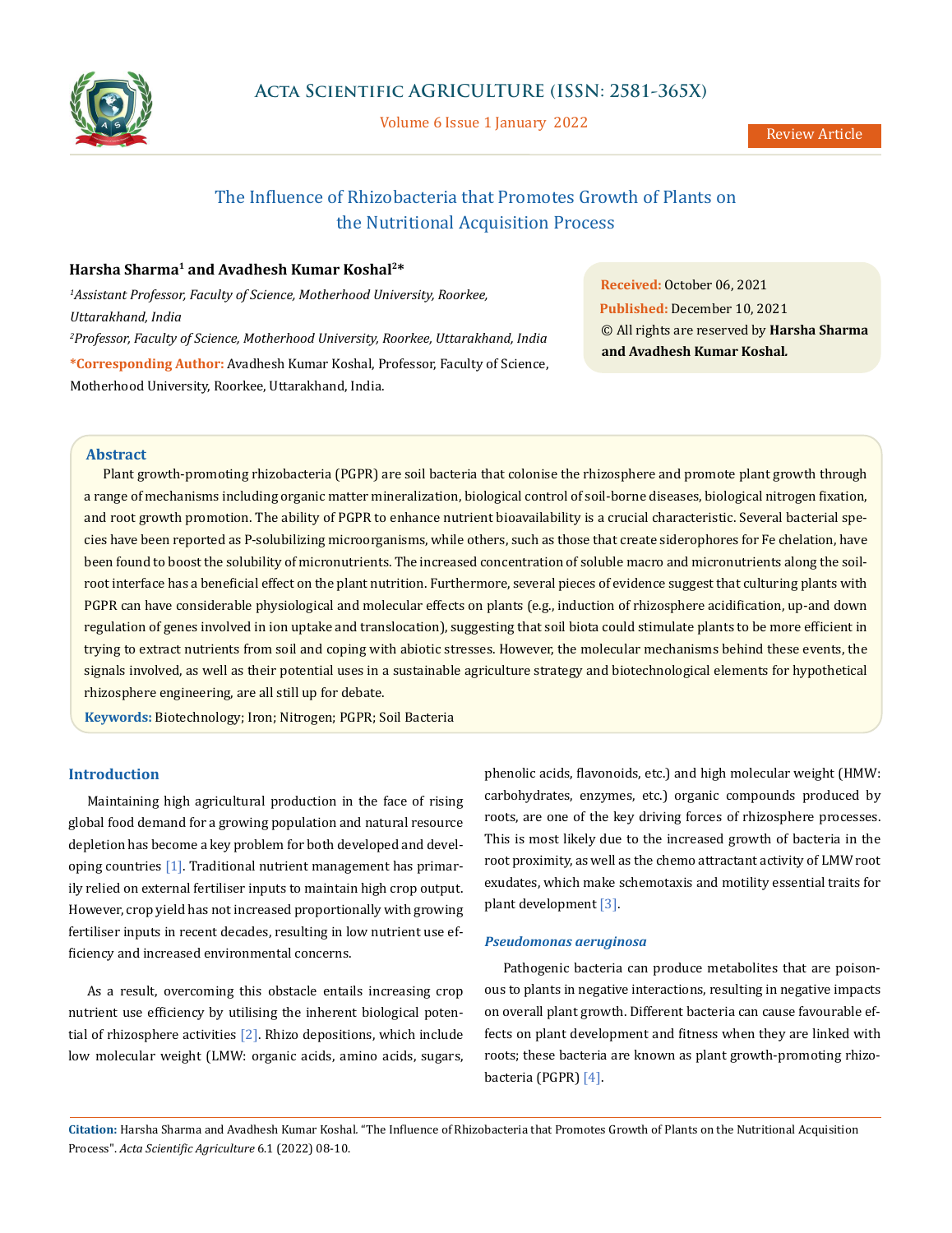They can colonise the host vigorously and boost plant development, either indirectly (as biocontrol agents) or directly (by improving nutrient uptake). The colonisation of the rhizosphere compartment is the consequence of a complicated signal exchange between the two partners, and it determines the type of interaction between them, which can be harmful, neutral, or favourable to plants  $[5]$ .

Vitamins are a developing class of organic compounds that are actively involved in the plant/bacteria interaction and/or the growth promotion mechanism, in addition to the already identified chemicals involved in the crosstalk between plant and rhizobacteria. Even though the effects of PGPR on plant development and biocontrol have been extensively investigated, the roles of these bacteria in the plant nutrient acquisition process and the molecular mechanisms underpinning the nutritional processes occurring at the rhizoplane have yet to be fully examined. Concentrate on the interactions between plants and rhizobacteria that affect plant mineral feeding in this review. N, P, and Fe are the most important macro and micronutrients, as they are the most responsible for agricultural productivity limitations over the world  $[6]$ .

#### **Microbial effects on plant nutrient acquisition**

Rhizobacteria as PGPR can play an essential function in boosting plant nutrient acquisition by favouring elements that promote root biomass accumulation and/or inhibiting factors that could harm root system development. PGPR can play this role in two ways: indirectly (antagonism against infections) or directly (production of phytohormones, for example). Microorganisms can potentially influence plant nutrient acquisition processes by affecting nutrient availability in the rhizosphere and/or the performance of the biochemical systems that underpin the nutritional process [7].

Effects on rhizosphere nutrient availability Plant growth and productivity are strongly influenced by nutrient availability at the soil-root interface, which is influenced by a variety of factors such as soil type and chemical-physical characteristics, plant species and genotype, soil macro- and microorganism communities, and environmental conditions. The biological activity of both roots and microorganisms can be essential in this context [8].

In addition to a brief overview of the main mechanisms used by plants to acquire N, P, and Fe, the contribution of microbes to the dynamics of these three nutrients in the rhizosphere is described in the following sections; additionally, a review of the effects of PG- PRs on physiological and molecular mechanisms underlying root nutrient acquisition will be presented in the following sections [9].

#### **Plant-microbe-microbe interactions**

Microbial activity in the rhizosphere is abundant, and it plays a significant role in biological and ecological processes that affect plant health. Understanding the involvement of bacteria in the wide range of processes and interactions that occur in the rhizosphere is critical for developing effective and reliable bio formulation  $[10]$ .

The translocation pathways of PGPR bacteria appear to demand additional consideration when examined in the context of biocontrol. Bacterial colonisation of new settings relies heavily on motility on surfaces. Furthermore, host-adapted prokaryotes may benefit from the ability to move in a directed manner [11].

#### **Conclusion**

Because of current public worries about pesticide side effects, there is a growing interest in learning more about cooperative actions among rhizosphere microbial communities and how they might be used to agriculture. Certain cooperative microbial activities can be used as a low-input biotechnology and as the foundation for a strategy to aid in the development of sustainable, environmentally friendly practises that are critical to the stability and productivity of both agricultural and natural ecosystems.

A recent survey of both conventional and organic growers revealed an interest in adopting biological goods, implying that bioformulations' market potential will develop in the next years. The whole global market for synthetic pesticides, which was worth US\$ 26.7 billion in 2005, is expected to drop to US\$ 25.3 billion in 2010. The global market for biopesticides, on the other hand, will grow from US\$ 672 million in 2005 to over US\$ 1 billion in 2010. While Europe is expected to lead the growth in biopesticide use with a 15 percent average annual growth rate (AAGR), Asia will be close behind with a 12 percent AAGR. 43.5 percent of sales in North America (including Mexico), 20.7 percent in Europe, 12.2 percent in Asia, 11.2 percent in Oceania (including Australia), 8.3 percent in Latin America (without Mexico), and 3.9 percent in Africa make up the global market. A full analysis on nitrogenfixing bacteria as biofertilizers, a market that is also increasing, is also included.

## **Bibliography**

1. Valiente-Banuet A., *et al*[. "Beyond species loss: the extinction](https://besjournals.onlinelibrary.wiley.com/doi/10.1111/1365-2435.12356) [of ecological interactions in a changing world".](https://besjournals.onlinelibrary.wiley.com/doi/10.1111/1365-2435.12356) *Functional Ecology* [29 \(2015\): 299-307.](https://besjournals.onlinelibrary.wiley.com/doi/10.1111/1365-2435.12356)

09

**Citation:** Harsha Sharma and Avadhesh Kumar Koshal*.* "The Influence of Rhizobacteria that Promotes Growth of Plants on the Nutritional Acquisition Process". *Acta Scientific Agriculture* 6.1 (2022) 08-10.